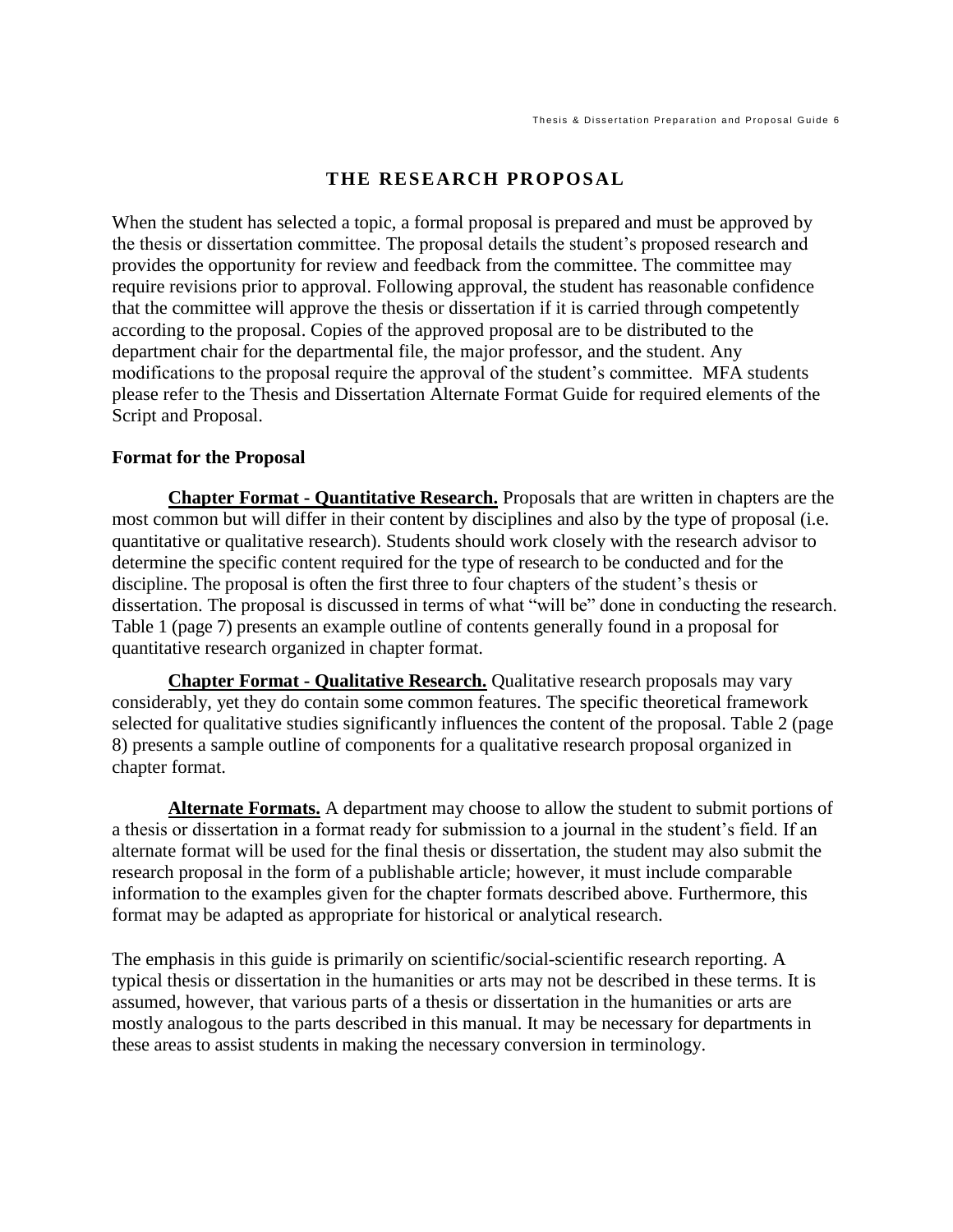| <b>Table 1</b><br><b>Sample Outline for Quantitative Research Proposal Using a Chapter Format</b> |                                                                                                                                                                                                                                                                                                                                                                                                                                                                                                                                                                                                                                                                                                                                                                                                                                                                             |
|---------------------------------------------------------------------------------------------------|-----------------------------------------------------------------------------------------------------------------------------------------------------------------------------------------------------------------------------------------------------------------------------------------------------------------------------------------------------------------------------------------------------------------------------------------------------------------------------------------------------------------------------------------------------------------------------------------------------------------------------------------------------------------------------------------------------------------------------------------------------------------------------------------------------------------------------------------------------------------------------|
|                                                                                                   |                                                                                                                                                                                                                                                                                                                                                                                                                                                                                                                                                                                                                                                                                                                                                                                                                                                                             |
| <b>CHAPTER I</b>                                                                                  | <b>INTRODUCTION</b><br>A. Introduction (provides a brief orientation to the reader)<br><b>B.</b> Statement of the problem<br>C. Significance of the problem (addresses the importance of the problem to the<br>discipline)<br>D. Statement of the purpose (a clear, concise statement of the purpose of the<br>study)<br>E. Theoretical/Conceptual framework (provides a framework for examining the<br>problem and for linking it to relevant literature)<br>F. Objectives, hypotheses, research questions (to be derived from the purpose<br>and framework and provide specific direction for data analysis and<br>interpretation)<br>G. Assumptions/theoretical limitations<br>H. Definition of relevant terms<br>(subparts E - H are sometimes contained in a single chapter)                                                                                           |
| <b>CHAPTER II</b>                                                                                 | <b>REVIEW OF THE LITERATURE</b> (Provides an overview of essential<br>information that will guide the study and illustrates that the researcher has a<br>command of current knowledge regarding the proposed problem.)<br>A. Review of relevant literature<br>B. Review of relevant research literature<br>C. Summary                                                                                                                                                                                                                                                                                                                                                                                                                                                                                                                                                       |
| <b>CHAPTER III</b>                                                                                | <b>METHODS AND PROCEDURES</b> Description of the research design (the<br>general strategy for conducting the study)<br>A. Population and sample (population to which the findings will be generalized<br>and from which the sample will be selected, how the sample will be selected)<br>B. Setting (where the study will be conducted)<br>C. Protection of subjects' rights (illustrates recognition and protection of rights<br>and welfare of subjects)<br>D. Measurement methods (methods of measuring study variables described,<br>including instruments)<br>E. Plans for data collection (the procedure by which the data will be collected,<br>and who will collect it)<br>F. Plan for data analysis (statistical analysis techniques which will be used)<br>G. Limitations (methodological limitations)<br>H. Study budget and timetable (might be in an appendix) |
| <b>REFERENCES</b><br><b>APPENDICES</b>                                                            |                                                                                                                                                                                                                                                                                                                                                                                                                                                                                                                                                                                                                                                                                                                                                                                                                                                                             |